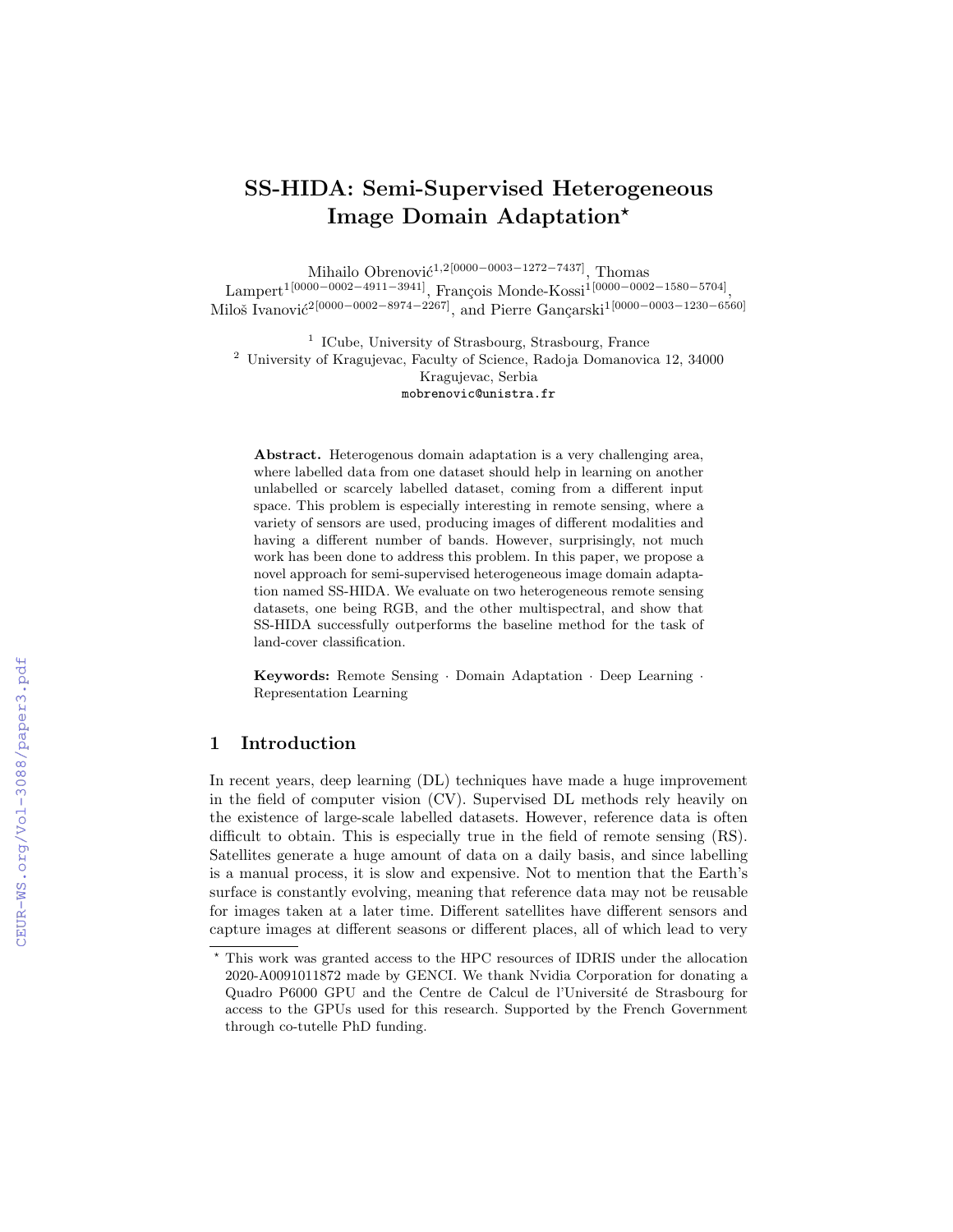2 M. Obrenović et al.

different data distributions. Since DL models (and machine learning methods in general) often generalise poorly, we cannot apply existing trained models to other datasets. To overcome this problem, focus has turned to domain adaptation (DA) techniques.

Domain adaptation involves learning a model on one data distribution (named source - typically labelled), and applying it to another, different but related data distribution (called target - typically with little or no reference data) by reducing the shift between domains. This approach proves to be very successful, however, most of the DA methods assume RGB images in both domains (homogeneous DA), while in remote sensing, different sensors can capture images having a different number of channels (multispectral, hyperspectral, etc), or of different resolutions. As such, existing DL domain adaptation approaches cannot be applied in such heterogeneous situations because their structure is fixed, preventing images of different characteristics being used within the pipeline.

In this paper we propose a novel semi-supervised heterogeneous domain adaptation (HDA) approach for images called SS-HIDA with the task of correctly classifying land cover from satellite and aerial images. Although HDA methods exist, they focus on adapting from image to text data [20, 5] or adapting between SURF - DeCAF [13, 25] and DeCAF - ImageNet features [22]. As such, the development of such models would be very beneficial for the RS community where a variety of different sensors are used, some of them being RGB, multispectral, hyperspectral, SAR, LiDAR, panchromatic etc. To the best of our knowledge this is the first work on extracting domain invariant features from two heterogeneous unpaired image-data domains with a different number of bands.

Existing work on different modalities in the RS community have focused on data fusion [16] where different domains have corresponding paired images. However, in the proposed work, such a constraint does not exist, and therefore datasets with completely independent images can be used, possibly taken from different parts of the world.

This article is organised as follows: in Section 2, a review of related existing work is given, followed by a description of the proposed SS-HIDA architecture in Section 3. Section 4 describes the experimental setup and results. Finally, the conclusions are given and future work is discussed in Section 5.

# 2 Literature Review

The emergence of Generative Adversarial Networks (GANs) [9, 1] inspired numerous domain adaptation techniques for computer vision [7, 19]. The idea of making real and fake data indistinguishable is naturally extended to DA where two domains should be brought to the same space.

A large majority of DA methods for computer vision are concerned with RGB domains [7, 19, 4]. Some work on heterogeneous DA has been studied in domains having different features, e.g. SURF and DeCAF features [13, 25], DeCAF and GoogleNet features [22] etc. And others tackle the problem of image-text DA [20, 5].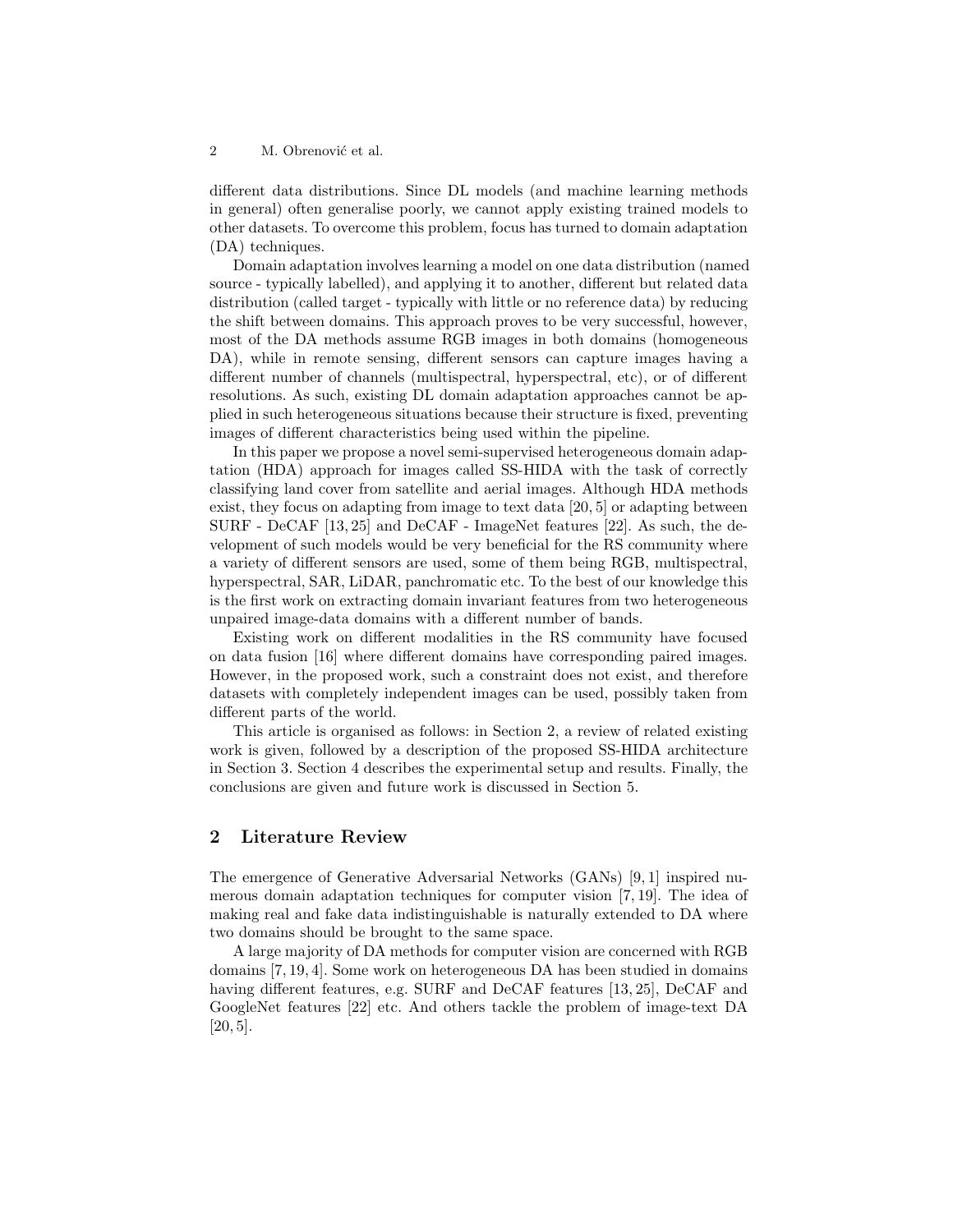One of the first methods applied between modalities (RGB and depth images) was Adversarial Discriminative Domain Adaptation (ADDA) [23], but it is worth noting that it is primarily used on RGB images.

Perhaps the most promising methods for image based HDA are Image-to-Image translation GANs [27, 26], which can translate images from one domain to another. One of the most famous architectures, CycleGAN [27], has been successfully applied to DA in RGB images [11].

Transfer learning is much more difficult task in RS when compared to CV. For many CV object classification datasets, models pre-trained on ImageNet give transferable features. However, the equivalent large-scale curated datasets in RS are only starting to exist [12]. An interesting study on transfer learning across multiple remote sensing datasets was given in [15]. Nevertheless, the fact that heterogeneous data (i.e. data with  $> 3$  and/or non-RGB bands) exists would prevent them from being applied in the same manner as in CV.

Tasar et al. propose an approach that uses image-to-image translation for DA in RS [21], nevertheless it is applied to RGB domains only. CycleGAN has been used for translating between optical and SAR images [17] in change detection. There have been works on DA for semantic segmentation of land cover maps using data from different sensors in different domains [3, 2], but in one case, though the bands may be different, their number still has to be the same [3], while in the other case, labelled segmentation masks are needed in the target domain, and these (segmentation masks) are used as an intermediate space during the translation from the target domain to the source domain [2], this approach therefore does not extend to classification. Voreiter et al. propose the most similar method to that presented herein [24], the authors use variant of CycleGAN and apply it to two remote sensing datasets of different resolutions.

In the literature, unsupervised domain adaptation (UDA) is addressed more often than semi-supervised DA (SSDA). However it was shown that existing UDA methods do not scale well to the semi-supervised setting [18] and that there is a need for methods specifically tailored for SSDA. One such deep learning method is successfully applied to RS [14] using the Bayesian paradigm.

# 3 Semi-Supervised Heterogeneous Image Domain Adaptation (SS-HIDA)

Most of the existing HDA methods are based on the idea of translating data from one domain to the other, either in pixel space using image-to-image methods [27, 26], or in feature space, e.g. ADDA [23]. When trained in this manner, however, the resulting models are only applicable to the target domain. They are therefore bound to either simplify or invent the difference between domains during the translation, since the target data distribution must be made to match the source's distribution. Instead, we propose a method that extracts domain invariant features. The extracted features are neither in the source, nor target data space, but in a learnt common latent space. The hypothesis being that this will allow the model to enhance the latent representation using information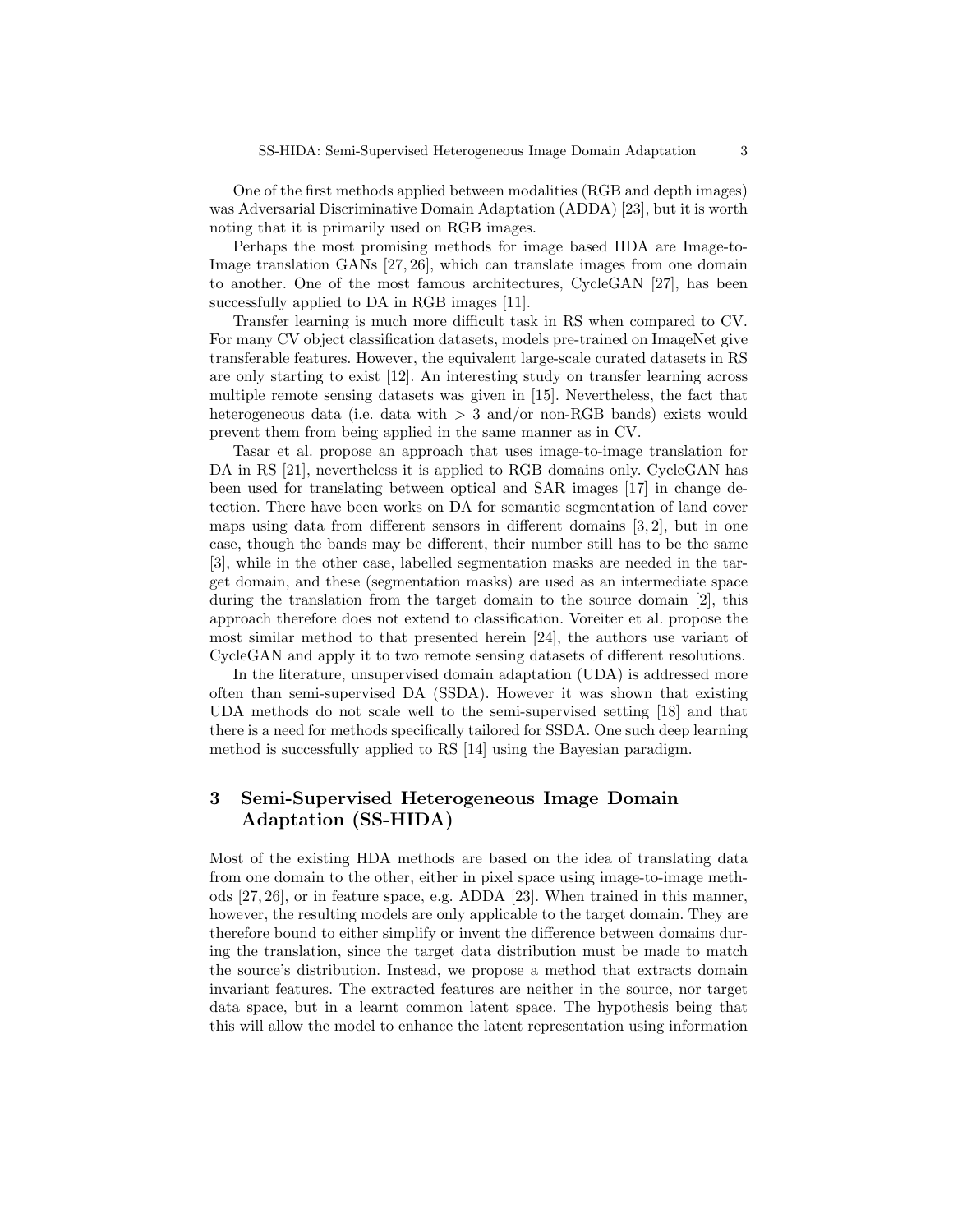4 M. Obrenović et al.

from both domains. Our method is inspired by homogeneous DA methods such as DANN [7], WDGRL [19], and DSN [4] which also extract domain invariant features, but are limited to working with homogeneous domains only.

We extend the homogeneous, unsupervised domain adaptation approach Wasserstein Distance Guided Representation Learning (WDGRL) [19] to the case of heterogeneous image data.

Let  $\overline{X}^s = \{(x_i^s, y_i^s)\}_{i=1}^{n^s}$  be a labelled source dataset of  $n^s$  samples from the domain  $\mathcal{D}_s$  following the data distribution  $\mathbb{P}_{x^s}$ . SS-HIDA uses a small amount of target labels, so let us define two separate sets of target data, one being labelled  $X^{tl} = \{(x_j^{tl}, y_j^t)\}_{j=1}^{n^{tl}}$ , and the other being unlabelled  $X^{tu} = \{x_k^{tu}\}_{k=1}^{n^{tu}}$ ,  $n^{tl} \ll n^{tu}$ , where target samples  $x^t \in \{x_j^{tl}\}_{j=1}^{n^{tl}} \cup \{x_k^{tu}\}_{k=1}^{n^{tu}}$  come from the domain  $\mathcal{D}_t$  and follow the data distribution  $\mathbb{P}_{x^t}$ . Unlike WDGRL, SS-HIDA is able to work with heterogeneous domains, i.e.  $x^s \in \mathcal{X}^s$ ,  $x^t \in \mathcal{X}^t$ ,  $\mathcal{X}^s \neq \mathcal{X}^t$  where the dimensions  $d^s$  and  $d^t$  of spaces  $\mathcal{X}^s$  and  $\mathcal{X}^t$  may or may not differ.

SS-HIDA's architecture is presented in Figure 1, and consists of 5 neural network components: 3 feature extractors, a domain critic, and a class discriminator. To be able to work with the data coming from two different spaces, possibly of different input sizes, two different input branches are needed. Therefore, SS-HIDA has two separate feature extractors  $- F E_s : \mathcal{X}^s \to \mathbb{R}^c$  and  $F E_t : \mathcal{X}^t \to \mathbb{R}^c$ — these have the task to bring the data to a feature space of the same size  $-g<sup>s</sup> = FE<sub>s</sub>(x<sup>s</sup>), g<sup>t</sup> = FE<sub>t</sub>(x<sup>t</sup>).$  Furthermore, another shared feature extractor  $FE_{sh} : \mathbb{R}^c \to \mathbb{R}^d$  is employed to model the similarity of the data domains, and to extract domain invariant features —  $h^s = FE_{sh}(g^s)$ ,  $h^t = FE_{sh}(g^t)$ . Note that in Figure 1, the specific architecture presented is for use on RESISC45 and EuroSAT datasets, which can be adapted to other datasets.

Wasserstein distance is used to measure the distance between domains. This metric comes from the theory of optimal transport. Since calculating Wasserstein distance is computationally expensive, the domain critic component  $DC$ :  $\mathbb{R}^d \to \mathbb{R}$  is trained to approximate it [1, 19], which makes the training process much faster. The domain critic utilises the whole target dataset  $x<sup>t</sup>$  including the unlabelled part, i.e. a total of  $n^t = n^{t} + n^{tu}$  samples. The loss of this component is defined as:

$$
\mathcal{L}_{wd}(h^s, h^t) = \frac{1}{n^s} \sum_{i=1}^{n^s} DC(h_i^s) - \frac{1}{n^t} \sum_{j=1}^{n^t} DC(h_j^t).
$$
 (1)

In order to calculate empirical Wasserstein distance, Equation (1) needs to be maximised, therefore the domain critic component is trained by solving:

$$
\max_{\theta_{dc}} (\mathcal{L}_{wd} - \gamma \mathcal{L}_{grad}), \tag{2}
$$

where  $\theta_{dc}$  are the domain critic's weights and  $\gamma \mathcal{L}_{grad}$  is a regularisation term enforcing the Lipschitz constraint (Eq. (5) from [19]), which improves upon simple weight clipping [1].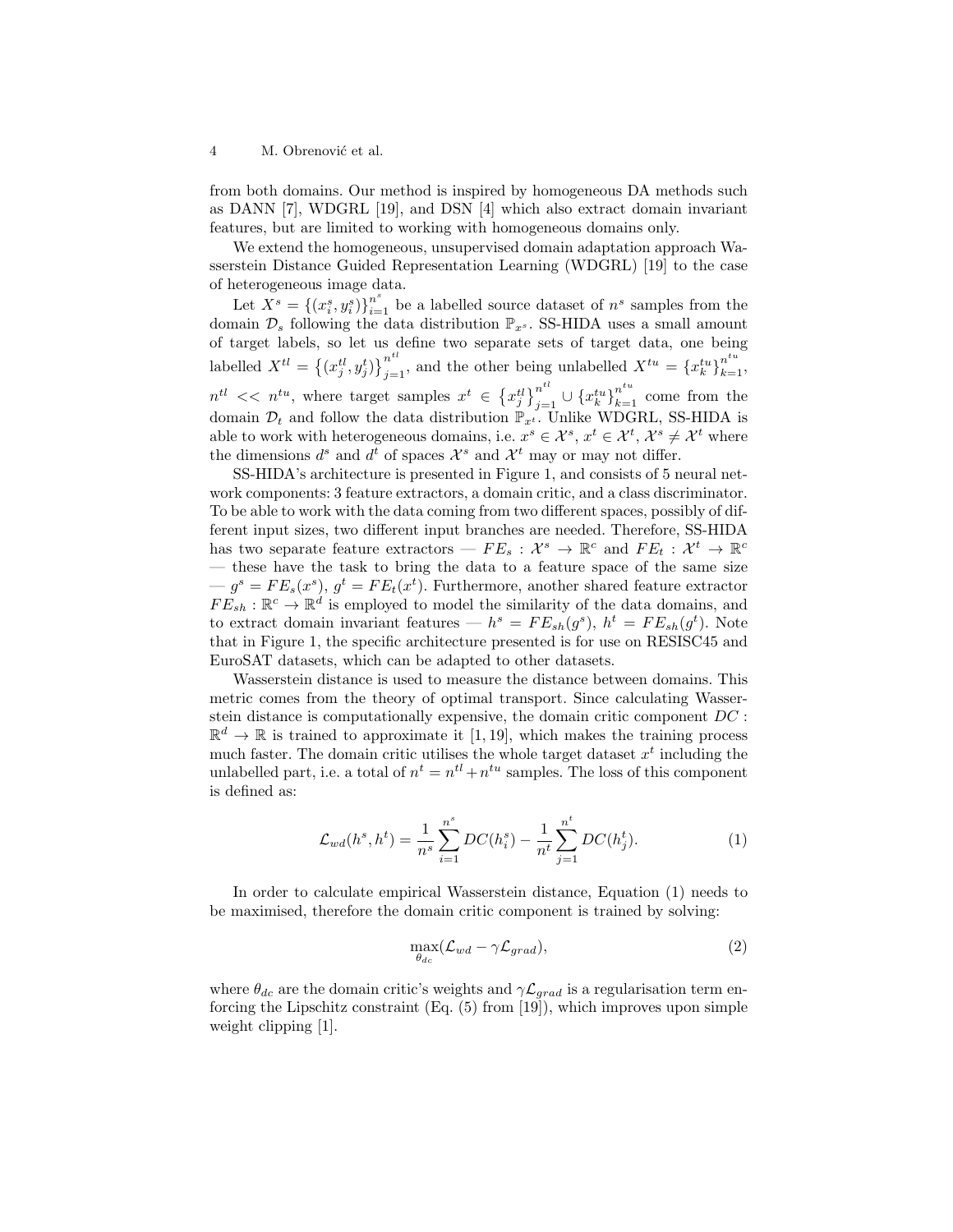

Fig. 1: The proposed heterogeneous semi-supervised domain adaptation model. The specific architecture presented is used for the case when the source dataset is RESISC45 and target dataset is EuroSAT. The kernel size of all convolutional layers is  $5 \times 5$ .

Finally, the class discriminator  $C: \mathbb{R}^d \to \mathbb{R}^l$  (*l* being the number of classes) is trained on the extracted features of all the labelled samples  $(h, y) = (h^s, y^s) \cup$  $(h^{tl}, y^{tl})$ . If labels  $y_i$  are one-hot encoded, cross-entropy classification loss is defined as:

$$
\mathcal{L}_c(h, y) = -\frac{1}{n^s + n^{tl}} \sum_{i=1}^{n^s + n^{tl}} \sum_{k=1}^{l} y_{i,k} \log C(h_i).
$$
 (3)

If we denote the weights of the feature extractor as  $\theta_{fe}$ , and the weights of class discriminator as  $\theta_c$ , the final min-max adversarial optimisation problem to be solved is:

$$
\min_{\theta_{fe}, \theta_c} \left\{ \mathcal{L}_c + \lambda \max_{\theta_{wd}} \left[ \mathcal{L}_{wd} - \gamma \mathcal{L}_{grad} \right] \right\}.
$$
 (4)

# 4 Experimental results

Unlike WDGRL, whose components are fully connected neural networks, SS-HIDA is a convolutional architecture (see Figure 1 for details). The DC loss' weight  $\lambda$  is 0.1, the learning rate is 10<sup>-4</sup>, and the Adam optimiser is used. The input data is standardised per channel so that each channel has mean 0 and standard deviation 1. The following augmentation transformations are used: flipping with a probability of 0.45, rotation from  $0°$  to 180 $°$  with a probability of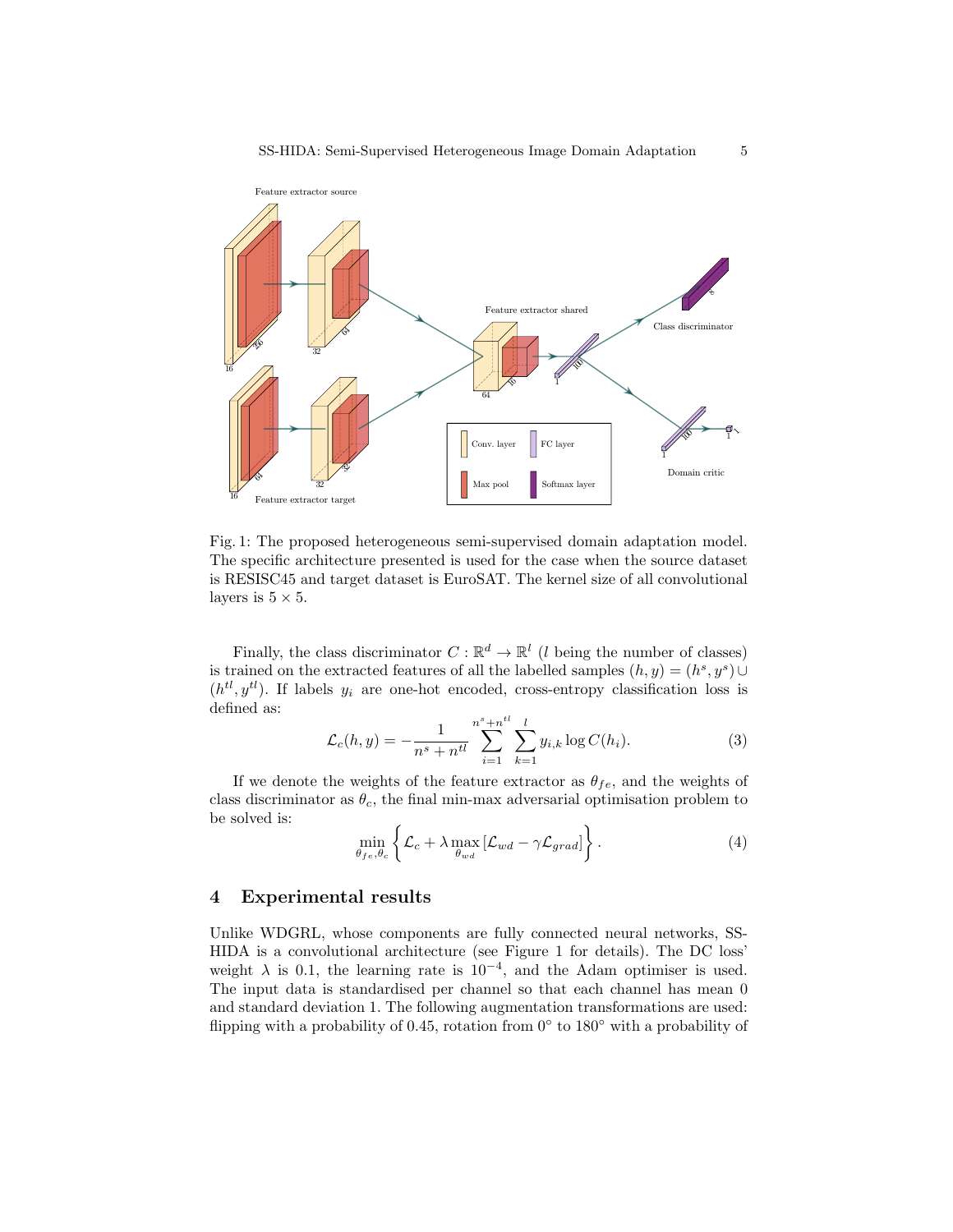6 M. Obrenović et al.

| <b>Name</b>                                                   |        | Source Image Size Samples Classes Resolution |          |    |                                    |
|---------------------------------------------------------------|--------|----------------------------------------------|----------|----|------------------------------------|
| RESISC <sub>45</sub>                                          | Aerial | $256 \times 256 \times 3$                    | - 31.500 | 45 | $0.2\,\mathrm{m} - 30\,\mathrm{m}$ |
| EuroSAT                                                       |        | Satellite $64 \times 64 \times 13$           | 27.000   | 10 | 10 <sub>m</sub>                    |
| Table 1. Characteristics of MWDH DECICOLE and EuroCAT detects |        |                                              |          |    |                                    |

Table 1: Characteristics of NWPU-RESISC45 and EuroSAT datasets

0.75, changing contrast with the probability of 0.33 by multiplying the values of the pixels with the coefficient ranging between 0.5 and 1.5, changing brightness with the probability of 0.33 by adding the coefficient ranging between  $-0.3$ and 0.3 scaled by the mean of pixel values per channel before standardisation, blurring with the probability of 0.33 with Gaussian filter with  $\sigma$  parameter values ranging from 1.5 to 1.8, and finally adding Gaussian noise with mean 0 and standard deviation between 10 and 15 with the probability of 0.33. In each iteration, half of the training batch comes from the source, and the other half from the target domain. The model is trained for 40 epochs, and the one with the lowest validation loss is chosen.

SS-HIDA is compared to the target baseline, a classifier trained on the same amount of labelled target data as our semi-supervised DA model. The same architecture is used, i.e. the same layers as the target FE, shared FE, and class discriminator. The models are evaluated on different amounts of labelled target data, ranging from fully labelled target dataset (100%) to only  $n^{tl} = 5$  labelled samples per class (1.25%).

#### 4.1 Data

The proposed approach is evaluated on the following eight corresponding classes from two heterogeneous remote sensing datasets (details given in Table 1):

- NWPU-RESISC45 [6] (high resolution aerial RGB images extracted from Google Earth) — dense residential, forest, freeway, industrial area, lake, meadow, rectangular farmland, and river.
- EuroSAT [10] (low resolution multi-spectral images from the Sentinel-2A satellite) — residential, forest, highway, industrial, sealake, pasture, annual crop and permanent crop (two classes merged into one), river.

The datasets are split into train, validation, and test sets with the proportion of 60:20:20 while keeping the classes balanced in all sets. For the cases of 12.5% labelled target data and lower, the target validation set consists of  $n<sup>tl</sup>$  images, the same number of samples as in the target training set. Otherwise we would have an unrealistic situation in which the target validation set would be bigger than target training set. This evaluation protocol is similar to that used by Saito et al. [18]. As SS-HIDA has access to the source labelled data, it uses both the source and target validation set, while the target baseline can only use the target validation set.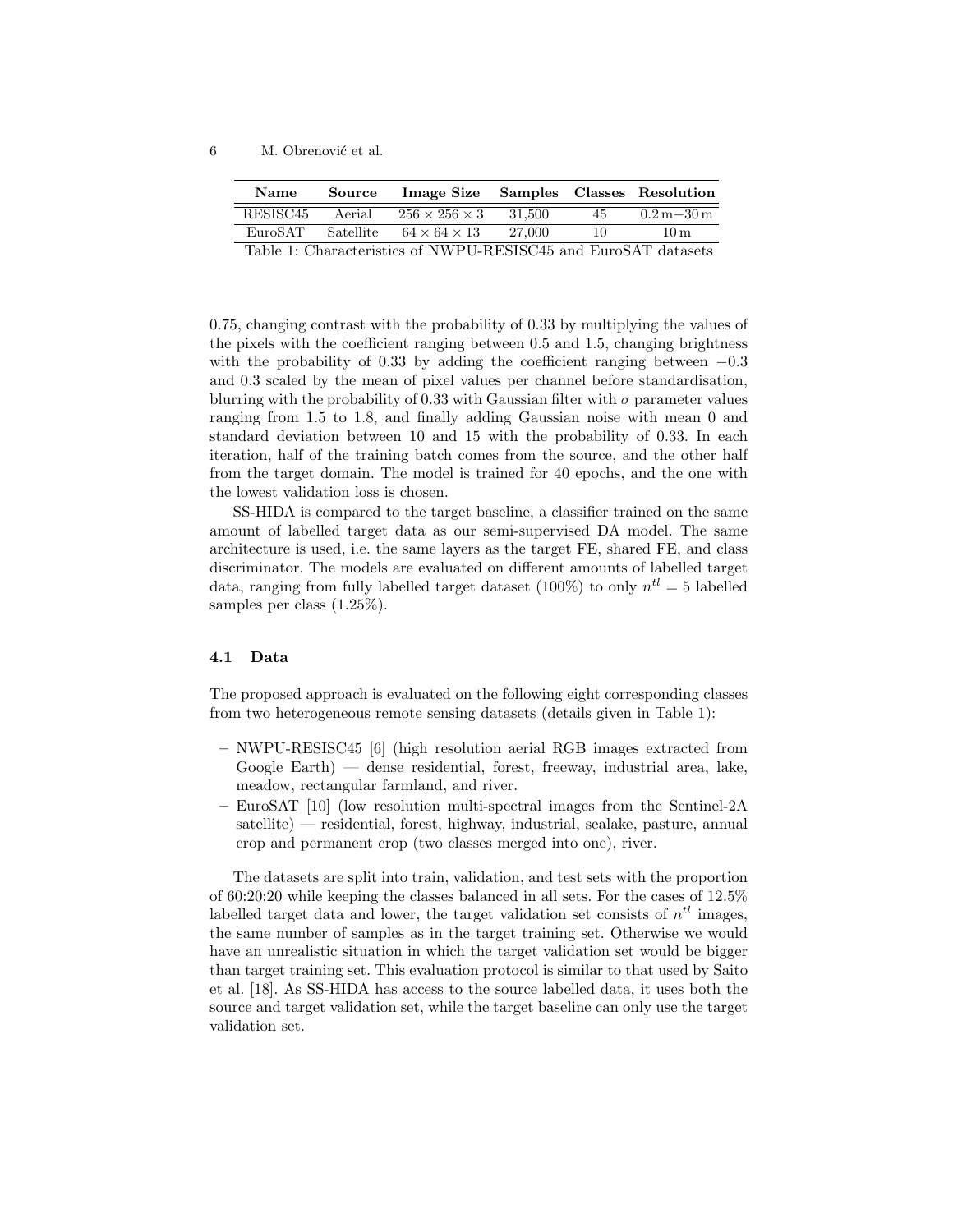

(a) Source: RESISC45, Target: EuroSAT (b) Source: EuroSAT, Target: RESISC45

Fig. 2: Comparison of the results of SS-HIDA and the baseline classifier with varying numbers of labelled training images. The numbers are expressed in percentages of labelled images.

## 4.2 Results

The results are presented in Figure 2. They show that SS-HIDA performs very well in semi-supervised domain adaptation where a small amount of target labelled data is available. For the case when RESISC45 is taken as the source (and EuroSAT as the target), SS-HIDA is almost equal in performance to the baseline when there is a large amount of labelled data, and it strongly outperforms the baseline in the more realistic scenario in which only a small fraction of target data is labelled. When the percentage of labelled target data is 12.5%, 6.25%, or 2.5%, SS-HIDA achieves 5–6% higher accuracy than the baseline.

When EuroSAT is taken as the source and RESISC45 as the target, the advantage of SS-HIDA compared to the target baseline is even more pronounced, gaining almost 12% when only 2.5% of target data is labelled.

In both cases, when 1.25% of labelled target data is available, the benefit of SS-HIDA reduces, probably due to overfitting on the target data as there are only 5 labelled images per class available in both training and validation sets. But even though reduced, the benefit is still high when EuroSAT dataset is source and RESISC45 is target, with SS-HIDA gaining over 6%.

It is worth noting that the baseline performs surprisingly well with such few labelled images, achieving over 60% when only five labelled images per class are given. Keeping in mind that the specific architecture used is not optimised to achieve state of the art performance, this indicates that the classification problem is relatively easy (which is backed up by other findings in the literature  $[15, 8]$ ) and perhaps more pronounced improvements could be found in more difficult datasets.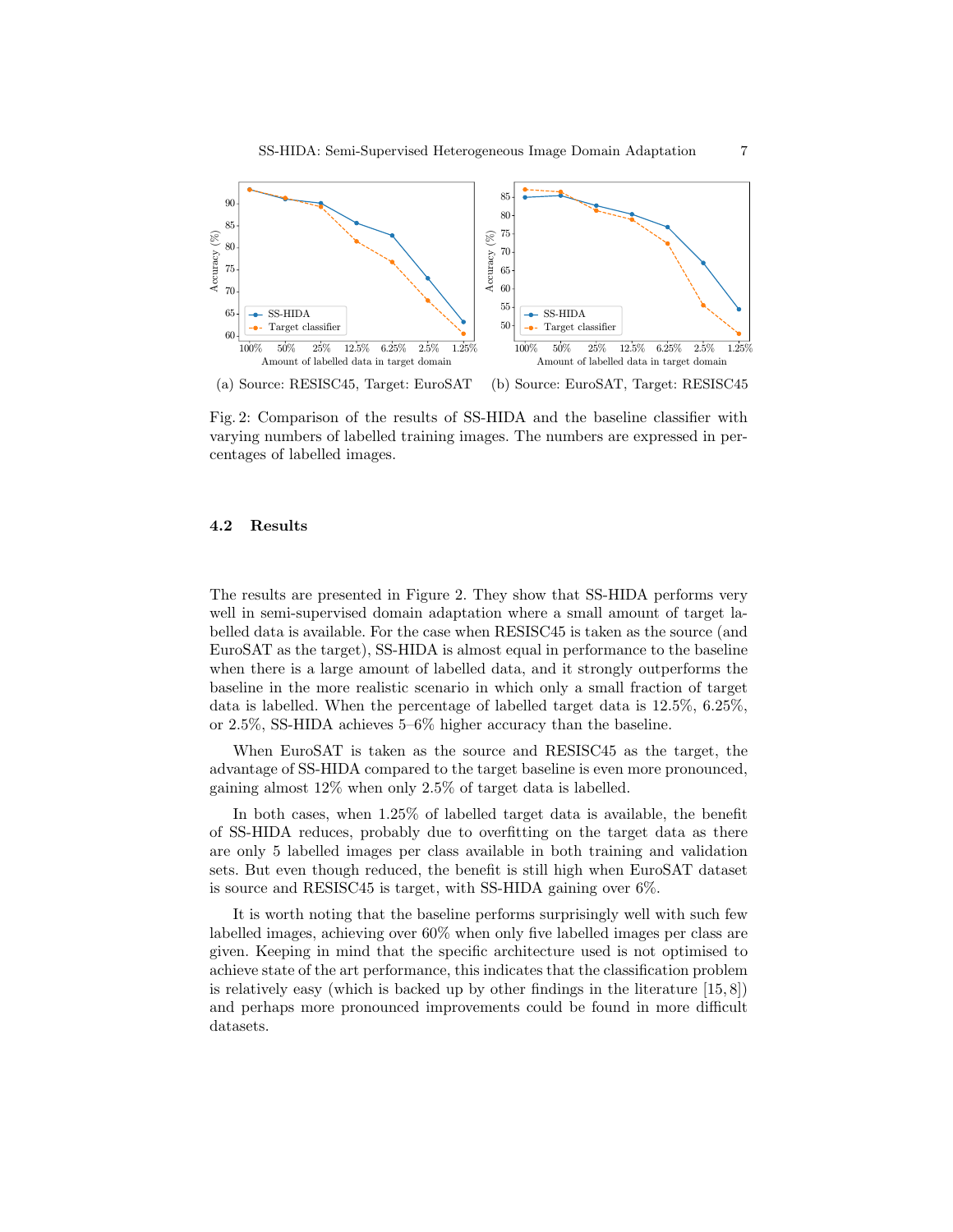

(a) Source: RESISC45, Target: EuroSAT (b) Source: EuroSAT, Target: RESISC45

Fig. 3: Ablation study of SS-HIDA, comparison with the model without domain critic and without shared layers with varying numbers of labelled training images. The numbers are expressed in percentages of labelled images.

## 4.3 Ablation Study

In order to discover the impact of each of the model's components, an ablation study is performed. One comparison model is created in which the domain critic is removed (SS-HIDA-NoDC), thus removing the domain adaptation component. A second comparison model is obtained by separating all of the layers of source and target architecture so that only the classifier is shared between them (SS-HIDA-SepFE), thus reducing the capacity of learning a general representation.

The results are shown in Figure 3. In both cases we can confirm that removing the domain critic leads to a significant drop in performance, especially in the cases where SS-HIDA has most success. In this case, there is no requirement for the model to learn overlapping distributions, therefore reducing the classifier's ability to generalise between domains. On the other hand, separating the source and target has less effect on performance. When RESISC45 is the source and EuroSAT is the target, the performance of SS-HIDA-SepFE is either the same or a little worse than SS-HIDA. It even outperforms SS-HIDA in some of the cases when EuroSAT is the source and RESISC45 is the target. But SS-HIDA remains slightly better when there is 2.5% or 1.25% labelled data in target domain. In this case, and when there are sufficient labels in the target domain, the domain critic is able to compensate and still forces the model to extract domain invariant features. It is also worth noting that none of these variations result in performance worse than the baseline.

## 5 Conclusions

This article has proposed a novel approach to semi-supervised heterogeneous image domain adaptation called SS-HIDA. To the best of our knowledge, this is the first approach to extract domain-invariant features. The model was evaluated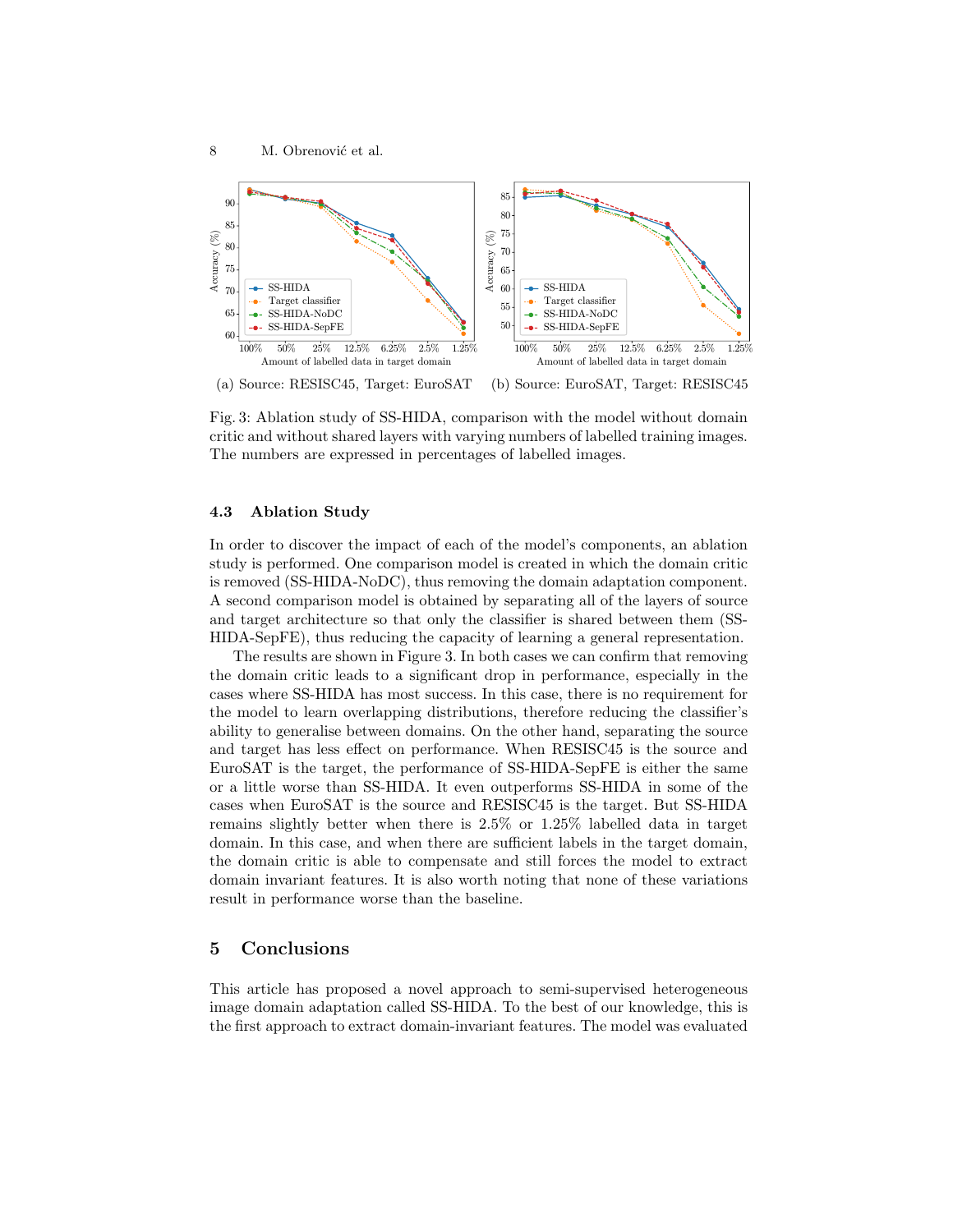on an aerial dataset RESISC45 and a satellite dataset EuroSAT. Nevertheless, SS-HIDA is not limited to remote sensing applications only, and could be used for other cases of heterogeneous images, for example RGB and depth images. The next step of this research will be extending the usage of SS-HIDA to unsupervised DA. Initial experiments show that problems such as label-flipping need to be addressed in the unsupervised setting. Another interesting direction is to tackle the problem of semantic segmentation of images when domains are heterogeneous.

# References

- 1. Arjovsky, M., Chintala, S., Bottou, L.: Wasserstein generative adversarial networks. In: Proceedings of the ICML. pp. 214–223 (2017)
- 2. Benjdira, B., Ammar, A., Koubaa, A., Ouni, K.: Data-efficient domain adaptation for semantic segmentation of aerial imagery using generative adversarial networks. Applied Sciences 10(3), 1092 (2020)
- 3. Benjdira, B., Bazi, Y., Koubaa, A., Ouni, K.: Unsupervised domain adaptation using generative adversarial networks for semantic segmentation of aerial images. Remote Sensing 11(11), 1369 (2019)
- 4. Bousmalis, K., Trigeorgis, G., Silberman, N., Krishnan, D., Erhan, D.: Domain separation networks. In: Proceedings of the NIPS. pp. 343–351 (2016)
- 5. Chen, W.Y., Hsu, T.M.H., Tsai, Y.H.H., Wang, Y.C.F., Chen, M.S.: Transfer neural trees for heterogeneous domain adaptation. In: Proceedings of the ECCV. pp. 399–414 (2016)
- 6. Cheng, G., Han, J., Lu, X.: Remote sensing image scene classification: Benchmark and state of the art. Proceedings of the IEEE 105(10), 1865–1883 (2017)
- 7. Ganin, Y., Ustinova, E., Ajakan, H., Germain, P., Larochelle, H., Laviolette, F., Marchand, M., Lempitsky, V.: Domain-adversarial training of neural networks. JMLR 17(1), 2096–2030 (2016)
- 8. G´omez, P., Meoni, G.: MSMatch: Semi-supervised multispectral scene classification with few labels. arXiv preprint arXiv:2103.10368 (2021)
- 9. Goodfellow, I., Pouget-Abadie, J., Mirza, M., Xu, B., Warde-Farley, D., Ozair, S., Courville, A., Bengio, Y.: Generative adversarial nets. In: Proceedings of the NIPS. pp. 2672–2680 (2014)
- 10. Helber, P., Bischke, B., Dengel, A., Borth, D.: EuroSAT: A novel dataset and deep learning benchmark for land use and land cover classification. IEEE J Sel Top Appl Earth Obs Remote Sens 12(7), 2217–2226 (2019)
- 11. Hoffman, J., Tzeng, E., Park, T., Zhu, J.Y., Isola, P., Saenko, K., Efros, A., Darrell, T.: CyCADA: Cycle-consistent adversarial domain adaptation. In: Proceedings of the ICML. pp. 1989–1998 (2018)
- 12. Li, H., Dou, X., Tao, C., Wu, Z., Chen, J., Peng, J., Deng, M., Zhao, L.: RSI-CB: A large-scale remote sensing image classification benchmark using crowdsourced data. Sensors 20(6), 1594 (2020)
- 13. Li, J., Lu, K., Huang, Z., Zhu, L., Shen, H.T.: Heterogeneous domain adaptation through progressive alignment. IEEE Trans. Neural Netw. Learn. Syst. 30(5), 1381–1391 (2018)
- 14. Lucas, B., Pelletier, C., Schmidt, D., Webb, G.I., Petitjean, F.: A Bayesianinspired, deep learning-based, semi-supervised domain adaptation technique for land cover mapping. Machine Learning pp. 1–33 (2021)